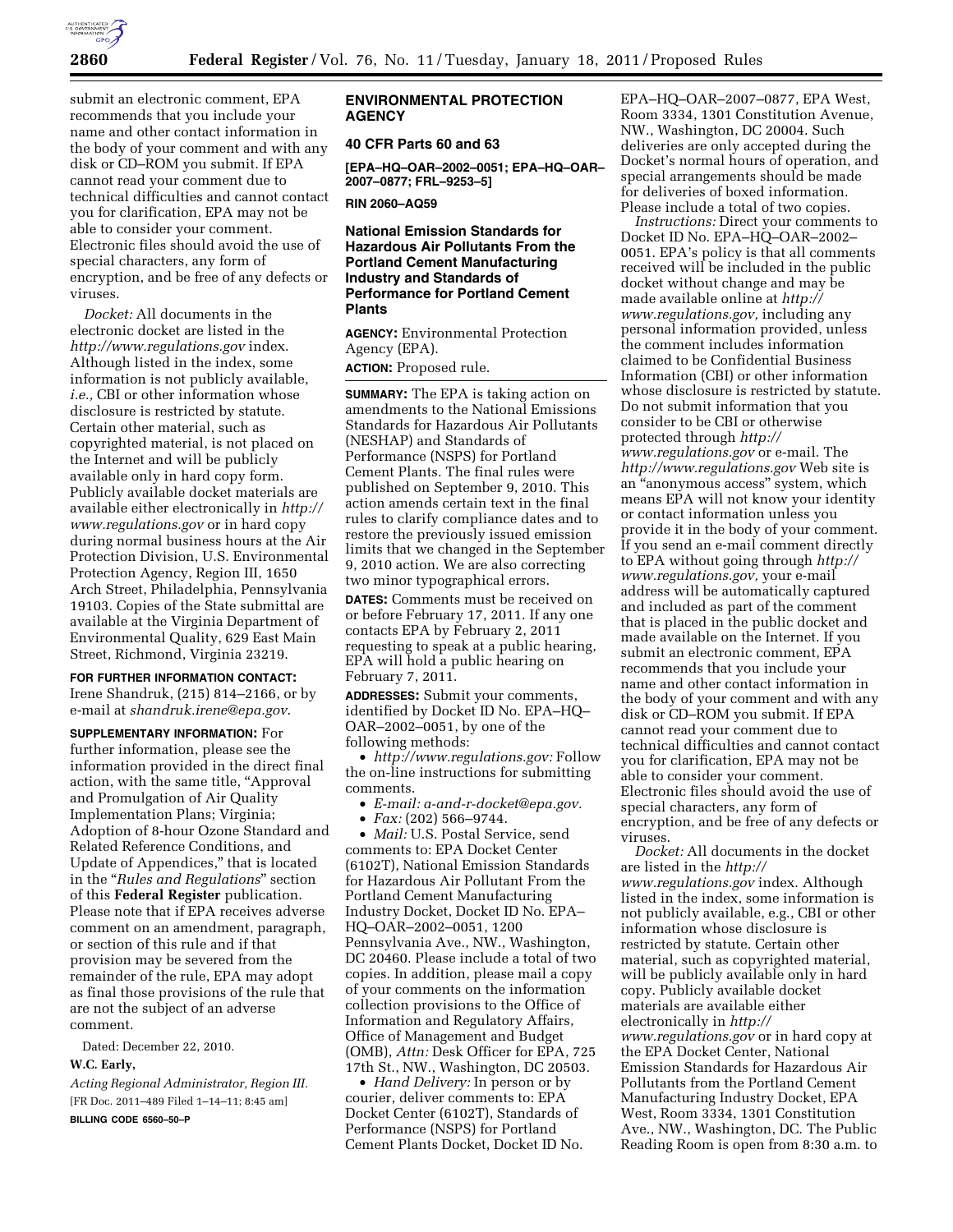4:30 p.m., Monday through Friday, excluding legal holidays. The telephone number for the Public Reading Room is (202) 566–1744, and the telephone number for the Docket Center is (202) 566–1742.

**FOR FURTHER INFORMATION CONTACT:** Mr. Keith Barnett, Office of Air Quality

Planning and Standards, Sector Policies and Programs Division, Metals and Minerals Group (D243–02), Environmental Protection Agency, Research Triangle Park, NC 27711, telephone number: (919) 541–5605; fax number: (919) 541–5450; e-mail address: *[barnett.keith@epa.gov.](mailto:barnett.keith@epa.gov)* 

### **SUPPLEMENTARY INFORMATION:**

#### **I. General Information**

### *A. Does this action apply to me?*

Categories and entities potentially regulated by this proposed rule include:

| Category                       | <b>NAICS</b><br>code | Examples of regulated<br>entities                                            |
|--------------------------------|----------------------|------------------------------------------------------------------------------|
| Industry<br>Federal Government |                      | 327310   Portland cement plants.<br>Not affected.<br>Portland cement plants. |

1 North American Industry Classification System.

This table is not intended to be exhaustive, but rather provides a guide for readers regarding entities likely to be regulated by this action. To determine whether your facility would be regulated by this proposed action, you should examine the applicability criteria in 40 CFR 63.1340 (subpart LLL). If you have any questions regarding the applicability of this proposed action to a particular entity, contact the person listed in the preceding **FOR FURTHER INFORMATION CONTACT** section.

# *B. What should I consider as I prepare my comments to EPA?*

Do not submit information containing CBI to EPA through *[http://](http://www.regulations.gov)  [www.regulations.gov](http://www.regulations.gov)* or e-mail. Send or deliver information identified as CBI only to the following address: Roberto Morales, OAQPS Document Control Officer (C404–02), Office of Air Quality Planning and Standards, Environmental Protection Agency, Research Triangle Park, NC 27711, Attention Docket ID No. EPA–HQ–OAR–2002–0051. Clearly mark the part or all of the information that you claim to be CBI. For CBI information in a disk or CD–ROM that you mail to EPA, mark the outside of the disk or CD–ROM as CBI and then identify electronically within the disk or CD–ROM the specific information that is claimed as CBI. In addition to one complete version of the comment that includes information claimed as CBI, a copy of the comment that does not contain the information claimed as CBI must be submitted for inclusion in the public docket. Information so marked will not be disclosed except in accordance with procedures set forth in 40 CFR part 2.

# *C. Where can I get a copy of this document?*

In addition to being available in the docket, an electronic copy of this proposed action is available on the

Worldwide Web (WWW) through the Technology Transfer Network (TTN). Following signature, a copy of this proposed action will be posted on the TTN's policy and guidance page for newly proposed or promulgated rules at *[http://www.epa.gov/ttn/oarpg.](http://www.epa.gov/ttn/oarpg)* The TTN provides information and technology exchange in various areas of air pollution control.

# *D. When and where would a public hearing occur?*

If anyone contacts EPA requesting to speak at a public hearing by February 2, 2011, a public hearing will be held on February 7, 2011. To request a public hearing contact Ms. Virginia Hunt, EPA, Office of Air Quality Planning and Standards, Sector Policy and Programs Division, Metals and Minerals Group (D243–02), Research Triangle Park, NC 27711, telephone number 919–541– 0832, e-mail address: *[hunt.virginia@epa.gov](mailto:hunt.virginia@epa.gov)* by the date specified above in the DATES section. Persons interested in presenting oral testimony or inquiring as to whether a public hearing is to be held should also contact Ms. Virginia Hunt at least 2 days in advance of the potential date of the public hearing.

If a public hearing is requested, it will be held at 10 a.m. at the EPA Headquarters, Ariel Rios Building, 12th Street and Pennsylvania Avenue, Washington, DC 20460 or at a nearby location.

#### **II. Direct Final Rule**

A direct final rule identical to the proposal is published in the Rules and Regulations section of today's **Federal Register**. We are taking direct final action on the proposed amendments because we view the amendments as noncontroversial and anticipate no significant adverse comments. We have explained our reasons for the amendments in the direct final rule. If no significant adverse comments are

received, no further action will be taken on the proposal, and the direct final rule will become effective as provided in that action.

If we receive significant adverse comments, we will withdraw only those provisions on which we received those comments. We will publish a timely withdrawal in the **Federal Register**  indicating which provisions will become effective and which provisions are being withdrawn. If part or the entire direct final rule in the Rules and Regulations section of today's **Federal Register** is withdrawn, all comments pertaining to those provisions will be addressed in a subsequent final rule based on the proposed amendments. We will not institute a second comment period on the subsequent final action. Any parties interested in commenting must do so at this time.

The regulatory text for the proposal is identical to that for the direct final rule published in the Rules and Regulations section of today's **Federal Register**. For further supplementary information, the detailed rationale for the proposal and the regulatory revisions, see the direct final rule published in a separate part of this **Federal Register**.

### **III. Statutory and Executive Order Reviews**

## *A. Executive Order 12866: Regulatory Planning and Review*

Under Executive Order 12866, Regulatory Planning and Review (58 FR 51735, October 4, 1993), this action is not a "significant regulatory action" and is, therefore, not subject to review by the Office of Management and Budget (OMB). (*See* 75 FR 55029–30) This action is a correction to certain text in the final rules and is not a ''major rule'' as defined by 5 U.S.C. 804(2). However, the final rules promulgated on September 9, 2010 were reviewed by OMB.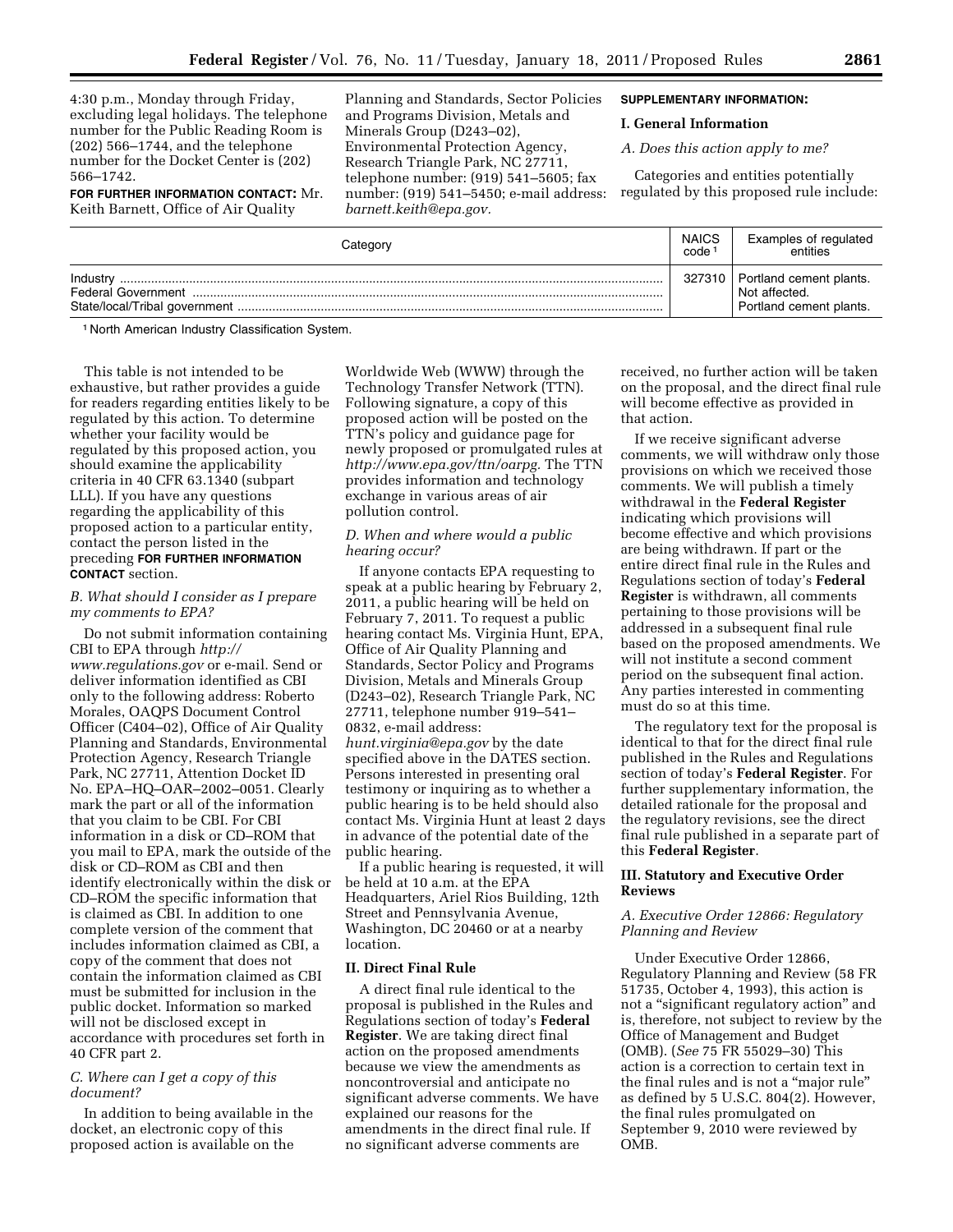#### *B. Paperwork Reduction Act*

This action does not impose any new information collection burden. This action adds clarifications and corrections to the final standards. However, the Office of Management and Budget (OMB) has previously approved the information collection requirements contained in the existing regulations (75 FR 54970, September 9, 2010) under the provisions of the *Paperwork Reduction Act,* 44 U.S.C. 3501 *et seq.* and has assigned OMB control numbers 2060– 0416 and 2060–0614. The OMB control numbers for EPA's regulations in 40 CFR are listed in 40 CFR part 9.

### *C. Regulatory Flexibility Act*

The Regulatory Flexibility Act (RFA) generally requires an agency to prepare a regulatory flexibility analysis of any rule subject to notice and comment rulemaking requirements under the Administrative Procedure Act or any other statute unless the agency certifies that the rule will not have a significant economic impact on a substantial number of small entities. Small entities include small businesses, small organizations, and small governmental jurisdictions.

For purposes of assessing the impact of this rule on small entities, small entity is defined as: (1) A small business whose parent company has no more than 750 employees depending on the size definition for the affected NAICS code (as defined by Small Business Administration (SBA) regulations at 13 CFR 121.201); (2) a small governmental jurisdiction that is a government of a city, county, town, school district, or special district with a population of less than 50,000; and (3) a small organization that is any not-for-profit enterprise which is independently owned and operated and is not dominant in its field.

After considering the economic impact of this proposed rule on small entities, I certify that this action will not have a significant economic impact on a substantial number of small entities because it does not add any additional regulatory requirements.

#### *D. Unfunded Mandates Reform Act*

Title II of the Unfunded Mandates Reform Act (UMRA), 2 U.S.C. 1531– 1538, requires Federal agencies, unless otherwise prohibited by law, to assess the effects of their regulatory actions on State, local, and Tribal governments and the private sector. Federal agencies must also develop a plan to provide notice to small governments that might be significantly or uniquely affected by any regulatory requirements. The plan must

enable officials of affected small governments to have meaningful and timely input in the development of EPA regulatory proposals with significant Federal intergovernmental mandates and must inform, educate, and advise small governments on compliance with the regulatory requirements.

This proposed rule does not contain a Federal mandate that may result in expenditures of \$100 million or more for State, local, and Tribal governments, in the aggregate, or the private sector in any one year. Thus, this proposed rule is not subject to the requirements of section 202 and 205 of the UMRA.

This action is also not subject to the requirements of section 203 of the UMRA because it contains no regulatory requirements that might significantly or uniquely affect small governments. This action contains no requirements that apply to such governments, imposes no obligations upon them, and will not result in expenditures by them of \$100 million or more in any one year or any disproportionate impacts on them.

#### *E. Executive Order 13132: Federalism*

Executive Order 13132 (64 FR 43255, August 10, 1999), requires EPA to develop an accountable process to ensure "meaningful and timely input by State and local officials in the development of regulatory policies that have federalism implications." "Policies that have federalism implications'' is defined in the Executive Order to include regulations that have ''substantial direct effects on the States, on the relationship between the national government and the States, or on the distribution of power and responsibilities among the various levels of government.''

This proposed rule does not have federalism implications. It will not have substantial direct effects on the States, on the relationship between the national government and the States, or on the distribution of power and responsibilities among the various levels of government, as specified in Executive Order 13132. None of the affected facilities are owned or operated by State governments. Thus, Executive Order 13132 does not apply to this proposed rule.

In the spirit of Executive Order 13132, and consistent with EPA policy to promote communications between EPA and State and local governments, EPA specifically solicits comment on this proposed action from State and local officials.

## *F. Executive Order 13175: Consultation and Coordination With Indian Tribal Governments*

Subject to the Executive Order 13175 (65 FR 67249, November 9, 2000) EPA may not issue a regulation that has Tribal implications, that imposes substantial direct compliance costs, and that is not required by statute, unless the Federal government provides the funds necessary to pay the direct compliance costs incurred by Tribal governments, or EPA consults with Tribal officials early in the process of developing the proposed regulation and develops a Tribal summary impact statement.

This proposed rule does not have Tribal implications, as specified in Executive Order 13175 (65 FR 67249, November 9, 2000). It will not have substantial direct effects on Tribal governments, on the relationship between the Federal government and Indian Tribes, or on the distribution of power and responsibilities between the Federal government and Indian Tribes, as specified in Executive Order 13175. The proposed rule imposes no new requirements on the one Tribally owned facility. Thus, Executive Order 13175 does not apply to this action.

# *G. Executive Order 13045: Protection of Children From Environmental Health Risks and Safety Risks*

EPA interprets Executive Order 13045 as applying to those regulatory actions that concern health or safety risks, such that the analysis required under section 5–501 of the Order has the potential to influence the regulation. This proposed action is not subject to Executive Order 13045 because it is based solely on technology performance.

# *H. Executive Order 13211: Actions Concerning Regulations That Significantly Affect Energy Supply, Distribution, or Use*

This action is not subject to Executive Order 13211 (66 FR 28355 (May 22, 2001)), because it is not a significant regulatory action under Executive Order 12866.

### *I. National Technology Transfer and Advancement Act*

Section 12(d) of the National Technology Transfer and Advancement Act of 1995 (''NTTAA''), Public Law 104–113 (15 U.S.C. 272 note) directs EPA to use voluntary consensus standards (VCS) in its regulatory activities unless to do so would be inconsistent with applicable law or otherwise impractical. VCS are technical standards (*e.g.,* materials specifications, test methods, sampling